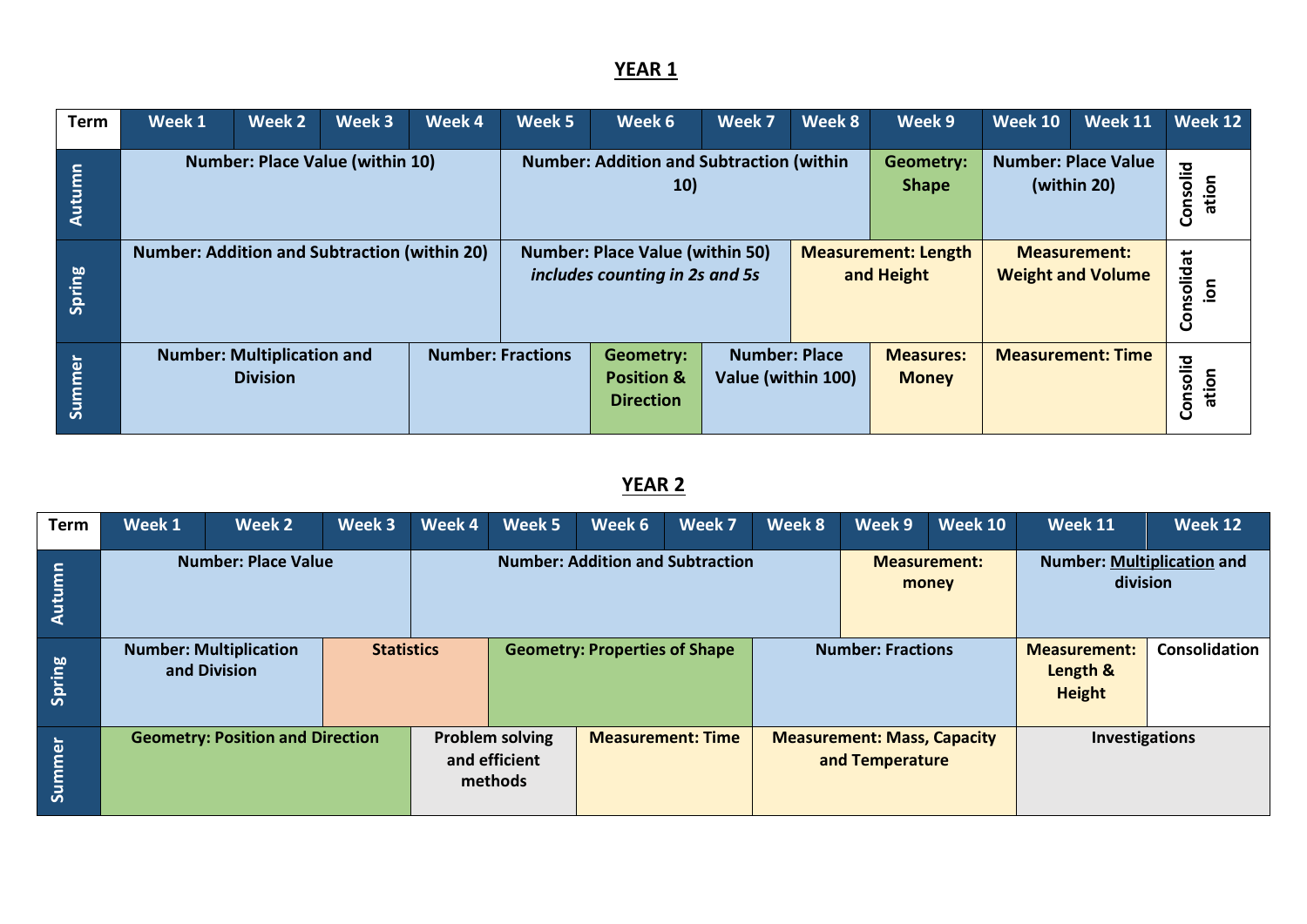| <b>Term</b> | Week 1                                     | Week 2                                                                                                                        | Week 3 | Week 4                           | Week 5                   | Week 6            | Week 7           | Week 8                                             | Week 9            | <b>Week 10</b> | <b>Week 11</b>                        | <b>Wk</b><br>12   |
|-------------|--------------------------------------------|-------------------------------------------------------------------------------------------------------------------------------|--------|----------------------------------|--------------------------|-------------------|------------------|----------------------------------------------------|-------------------|----------------|---------------------------------------|-------------------|
| Autumn      |                                            | <b>Number: Addition and Subtraction</b><br><b>Number: Place Value</b><br><b>Number: Multiplication and</b><br><b>Division</b> |        |                                  |                          |                   |                  |                                                    | Consoli<br>dation |                |                                       |                   |
| Spring      | <b>Number: Multiplication and Division</b> |                                                                                                                               |        | <b>Measures:</b><br><b>Money</b> |                          | <b>Statistics</b> |                  | <b>Measurement: Length and</b><br><b>Perimeter</b> |                   |                | <b>Number: Fractions</b>              | Consoli<br>dation |
| Summe       |                                            | <b>Number: Fractions</b>                                                                                                      |        |                                  | <b>Measurement: Time</b> |                   | <b>Geometry:</b> | <b>Properties of shape</b>                         |                   |                | <b>Measurement: Mass and Capacity</b> | Consoli<br>dation |

| <b>Term</b> | Week 1                                                                           | <b>Week</b><br>$\mathbf{2}$                                    | <b>Week</b><br>3 | Week 4                          | Week 5 | <b>Week</b><br>6                                  | <b>Week</b><br>7                               | Week 8                                           | <b>Week</b><br>9                  | <b>Week</b><br>10                                      | Week 11          | <b>Week 12</b>    |
|-------------|----------------------------------------------------------------------------------|----------------------------------------------------------------|------------------|---------------------------------|--------|---------------------------------------------------|------------------------------------------------|--------------------------------------------------|-----------------------------------|--------------------------------------------------------|------------------|-------------------|
| Autumn      | <b>Number: Place Value</b>                                                       |                                                                |                  |                                 |        | <b>Number: Addition and</b><br><b>Subtraction</b> |                                                | <b>Measures:</b><br>Length &<br><b>Perimeter</b> | <b>Number: Multiplication and</b> | Consolid<br>ation                                      |                  |                   |
| Spring      | <b>Number: Multiplication and</b><br><b>Measures:</b><br><b>Division</b><br>Area |                                                                |                  |                                 |        |                                                   | <b>Number: Fractions</b>                       |                                                  |                                   | <b>Number: Decimals</b>                                |                  | Consolid<br>ation |
| Summer      |                                                                                  | <b>Number: Decimals</b><br><b>Measurement:</b><br><b>Money</b> |                  | <b>Measures:</b><br><b>Time</b> |        | <b>Statistics</b>                                 | <b>Geometry: Properties of</b><br><b>Shape</b> |                                                  |                                   | Geometry:<br><b>Position &amp;</b><br><b>Direction</b> | Consolidati<br>ã |                   |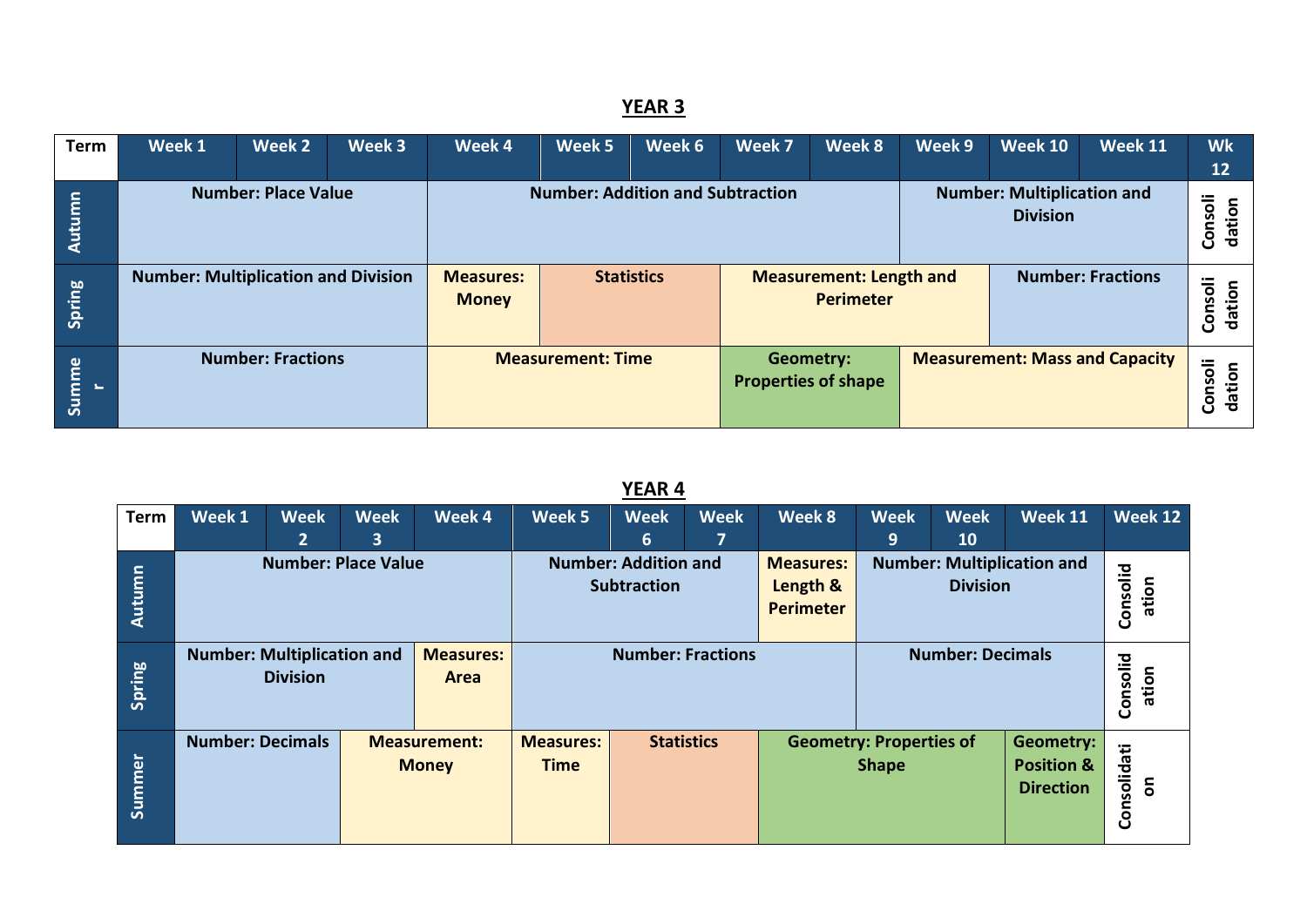| <b>Term</b> | Week 1                     | Week 2                                               | Week 3 | Week 4                                  | Week 5 | Week 6                   | Week 7                                                        | Week 8                                        | Week 9                                         | <b>Week 10</b>                             | <b>Week 11</b>               | <b>Wk 12</b> |
|-------------|----------------------------|------------------------------------------------------|--------|-----------------------------------------|--------|--------------------------|---------------------------------------------------------------|-----------------------------------------------|------------------------------------------------|--------------------------------------------|------------------------------|--------------|
| Autumn      | <b>Number: Place Value</b> |                                                      |        | <b>Number: Addition and Subtraction</b> |        | <b>Statistics</b>        |                                                               | <b>Number: Multiplication</b><br>and Division |                                                | <b>Measurement: Perimeter</b><br>and Area  | solid<br>ation<br><b>Gon</b> |              |
| Spring      |                            | <b>Number: Multiplication and</b><br><b>Division</b> |        |                                         |        | <b>Number: Fractions</b> |                                                               |                                               |                                                | <b>Number: Decimals</b><br>and Percentages | Consolid<br>ation            |              |
| Summer      | <b>Number: Decimals</b>    |                                                      |        | <b>Geometry: Properties of Shape</b>    |        |                          | <b>Geometry:</b><br><b>Position &amp;</b><br><b>Direction</b> |                                               | <b>Measurement:</b><br><b>Converting Units</b> | <b>Measures:</b><br><b>Volume</b>          | olid<br>ation<br>Cons        |              |